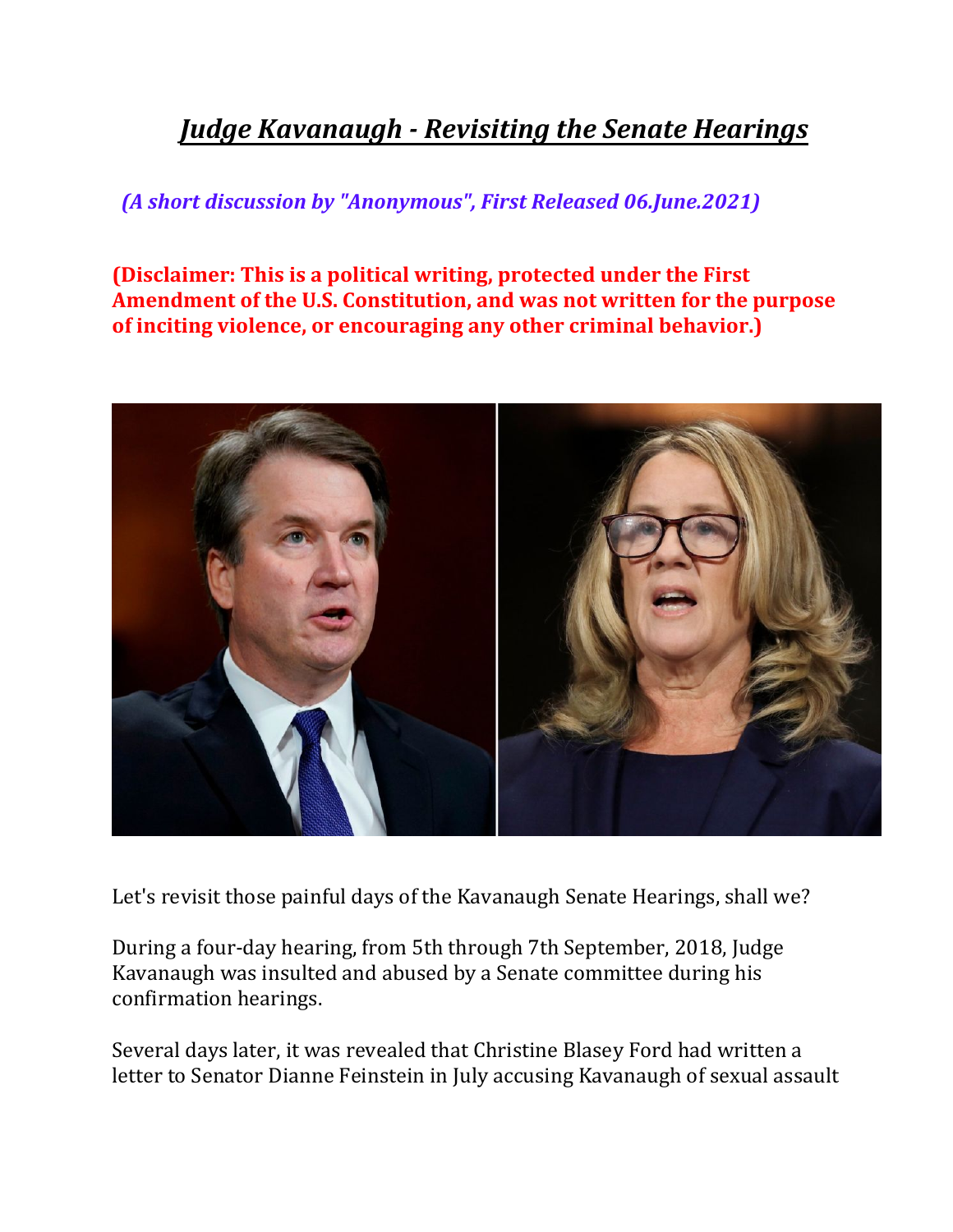while they were both in high school in 1982. The Committee postponed its vote and invited both Kavanaugh and Blasey Ford to appear at public hearing.

Both Kavanaugh and Blasey Ford testified before the Committee on September 27; the following day the nomination was forwarded to the full Senate on an 11 to 10 vote. Then, on October 6, 2018, following a supplemental FBI investigation into the allegations, the Senate voted 50–48 to confirm Kavanaugh's nomination to the Supreme Court.

## In hindsight, the question posed is -*"How Complex was the Judge Kavanaugh scam, conducted by Senator Feinstein, Dr. Ford, and their shadowy handlers?"*

**Means, Motive, and Opportunity** - - There are two possible scenarios of how the scam evolved  $-$ 

**Scenario** #1 • **- General Liberal Silliness** - - In this scenario, Dr. Ford was already anti-Trump, and I'm sure that she realized the impact of the #MeToo movement, (for which there is no defense) and perhaps on her own, she simply performed a little "creative writing", and wrote a letter, which ended up in the hands of Feinstein. In this scenario, Dr. Ford probably did not realize how badly the Democrats would use her, and she probably did not realize that "normal people" would seek real verifiable evidence and corroboration from believable witnesses.

When the simplicity of Dr. Ford's initial letter suddenly became a complex circus, we suspect that Dr. Ford had a sure enough "Oh Shit" moment, and various Democrats, (including Feinstein's office) stepped in, and quickly provided two handlers, Michael Bromwich and Debra Katz. The handlers created every lie, including data from a non-existent polygraph test, and references to a psychotherapist, etc., etc., and the rest is history.

**Scenario** #2 – **A** Deeper and Pervasive Conspiracy – In this alternate scenario, a well-funded cabal of Democrat conspirators likely developed their "war plans" strategy beginning on 17-November-2017, when a list of prospective Supreme Court nominees was released to the public by the White House.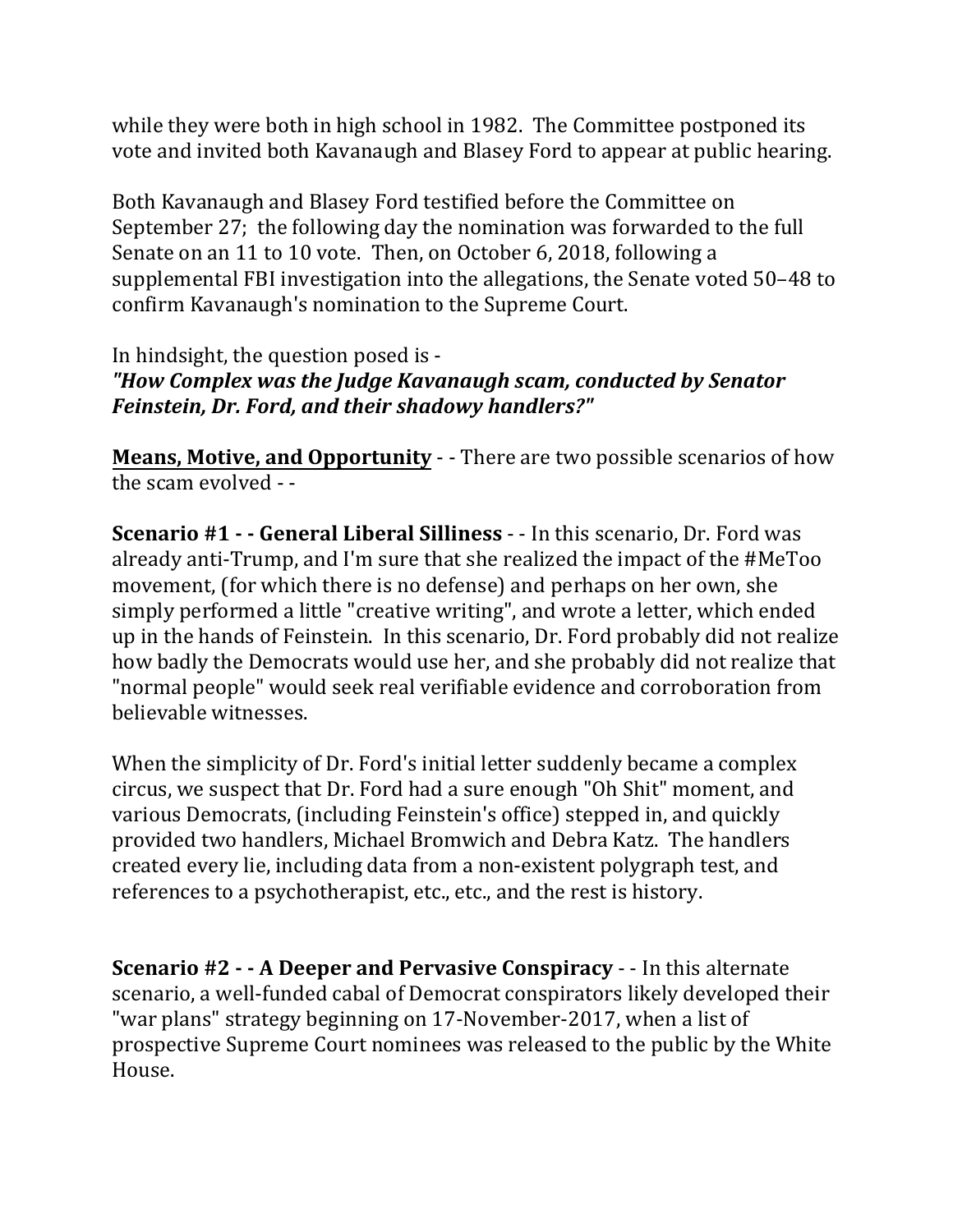Firstly, the Democrat conspirators likely had access to big money, they had clear objectives, and the possible methods were not too difficult. Someone, like the FBI, should have taken a real hard look at the money trail from the usual suspects, including George Soros, and the Clinton Foundation. Their objectives were obvious: To resist any confirmation of a Trump nominee to SCOTUS. So far, in the "Option #2", it's all politics as usual. But what of their methods? This is actually easy to imagine, and it goes like this - -

**(a.)** The well-funded Democrat conspirators would have employed professional investigators, tasked with researching every possible nominee on the Trump's nominee list of 17-November-2017. Using that background data, and using Kavanaugh as the example, the investigators would have tried to identify just about every person in Kavanaugh's life, who may have known him in any way, in school, college, and during his professional career.

This stage of the scam involved gathering publicly available data, and was probably not illegal. The objective would be to recruit any friendly ally, who may have known Bret Kavanaugh in any capacity. Dr. Ford's name could have come up in this search, simply as someone who attended Georgetown Prep during some of the same years that Bret Kavanaugh attended.

**(b.)** Next, the researchers would have taken all of the names found above, and cross-referenced them with police records and medical records. This is where the data search became illegal. Using insiders in the FBI, or in state police agencies, the researchers would have looked for anything on the National Crime Information Center (NCIC) database. Juicy prospects like Dr. Ford probably had nothing there, and neither did any of Judge Kavanaugh's actual friends, but that did not deter the conspirators. Next, in another equally illegal move, the conspirators would have cross-referenced medical records. According to this news article - -

https://www.washingtontimes.com/news/2015/feb/11/electronic-medicalrecords‐government‐medicine‐101/ 

- there are approximately 35 Federal Agencies that have access to your Medicare, Medicaid, and Obamacare patient records. ("Bingo").

**(c.)** In the illegal medical database search, Dr. Ford's name would have popped up as someone who received psychiatric care. With this information in hand, a Democrat "recruiter" would have been tasked with recruiting Dr. Ford,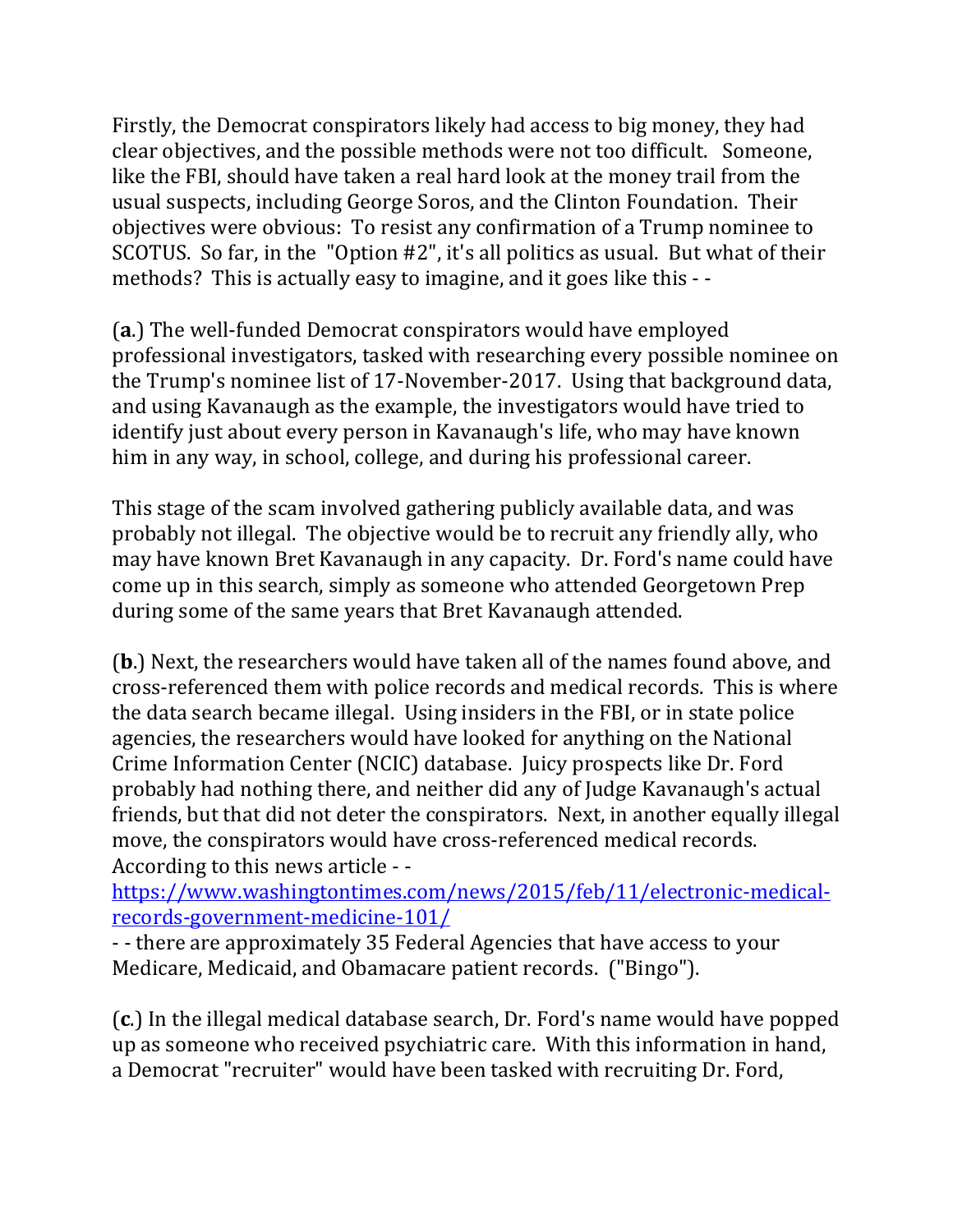coaching her, training her, creating "evidence", and then finally writing the letter, and the rest is history.

If this scenario is in any way true, then you can expect the Democrats to already have everything in place for future challenges to any proposed nominee ever submitted by a Republican President.

**(See attached Flow Chart** file, (as found online) which describes possible Criminal Associations.)